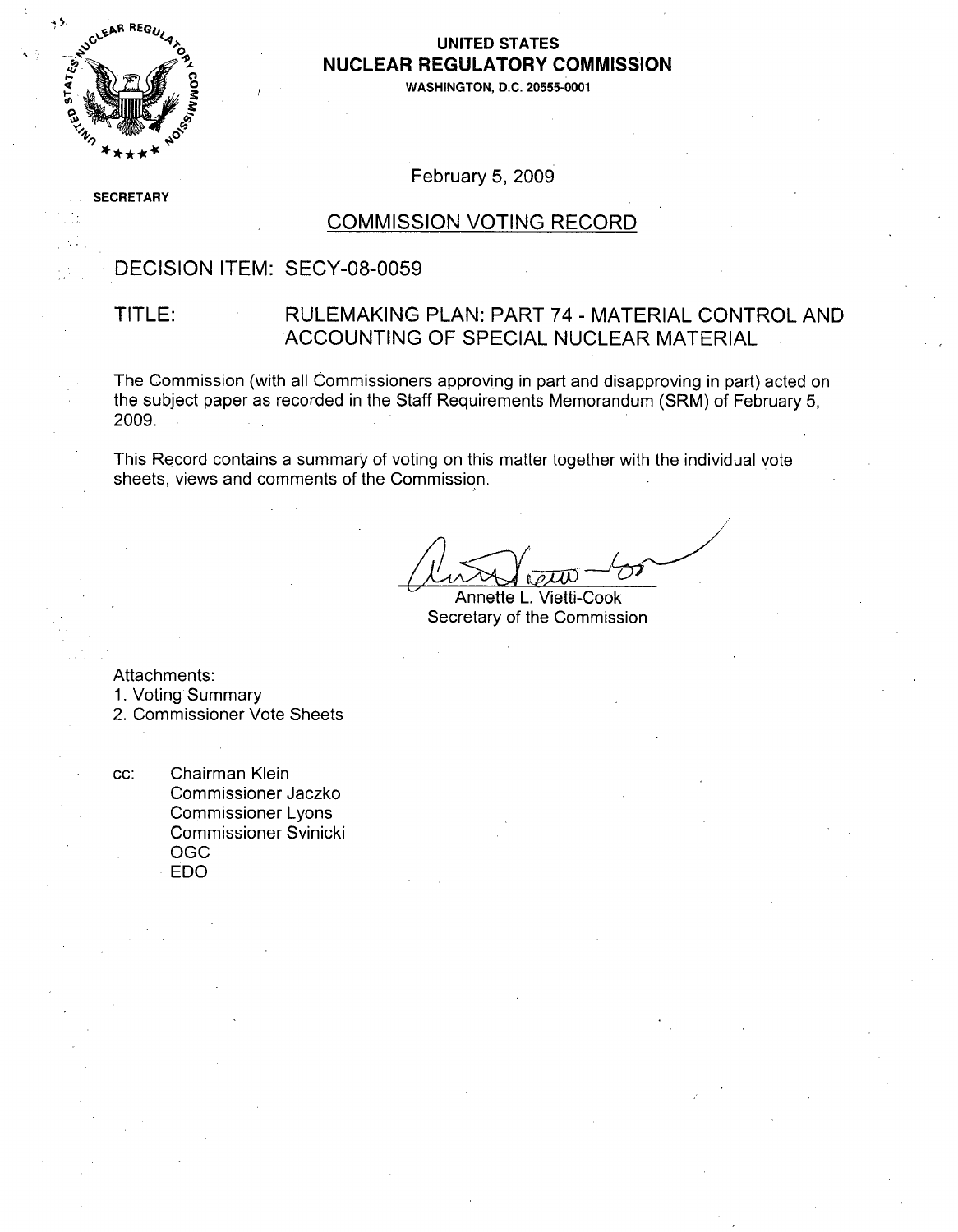## VOTING SUMMARY - SECY-08-0059

# RECORDED VOTES

|                       |              |              | NOT<br>APRVD DISAPRVD ABSTAIN PARTICIP COMMENTS |                | DATE    |
|-----------------------|--------------|--------------|-------------------------------------------------|----------------|---------|
| CHRM. KLEIN           | $\mathsf{X}$ | X            |                                                 | X.             | 11/7/08 |
| COMR. JACZKO          |              | $X \times X$ |                                                 | X.             | 1/12/09 |
| <b>COMR. LYONS</b>    | $\mathsf{X}$ | X.           |                                                 | X.             | 11/3/08 |
| <b>COMR. SVINICKI</b> | X            | $X = 1$      |                                                 | $\mathbf{X}$ . | 1/21/09 |

# COMMENT RESOLUTION

In their vote sheets, all Commissioners approved in part and disapproved in part the staff's recommendation and provided some additional comments. Subsequently, the comments of the Commission were incorporated into the guidance to staff as reflected in the SRM issued on February 5, 2009.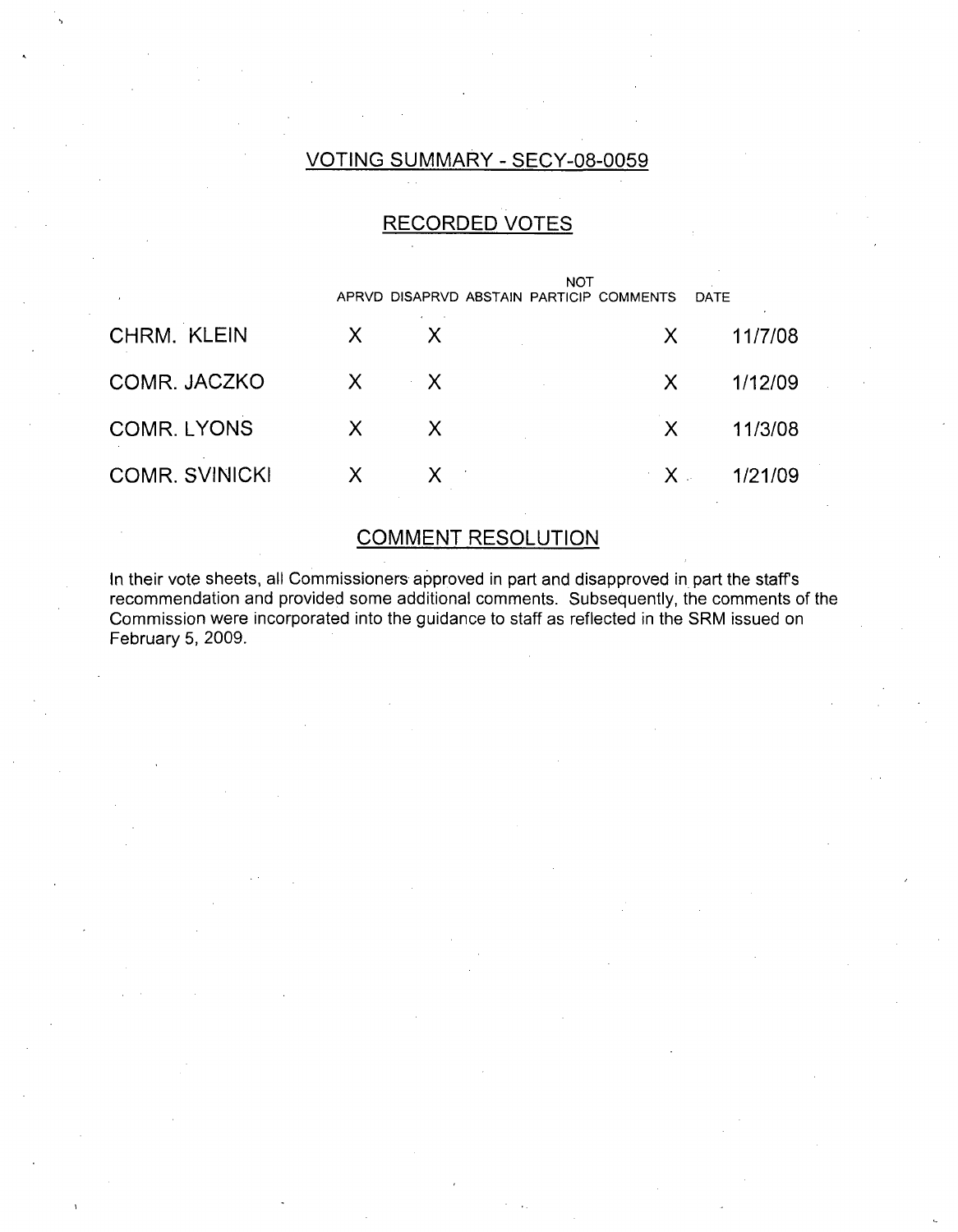# RESPONSE SHEET

TO: Annette Vietti-Cook, Secretary

FROM: CHAIRMAN KLEIN

SUBJECT:

SECY-08-0059 - RULEMAKING PLAN: PART 74 **-** MATERIAL CONTROL AND ACCOUNTING OF SPECIAL NUCLEAR MATERIAL

Approved <u>X in part</u> Disapproved <u>X in part</u> Abstair

Not Participating

**COMMENTS:** 

Attached X None

**SIGNATURE** 

**It/** 7/2008 **DATE** 

Entered on "STARS" Yes VNo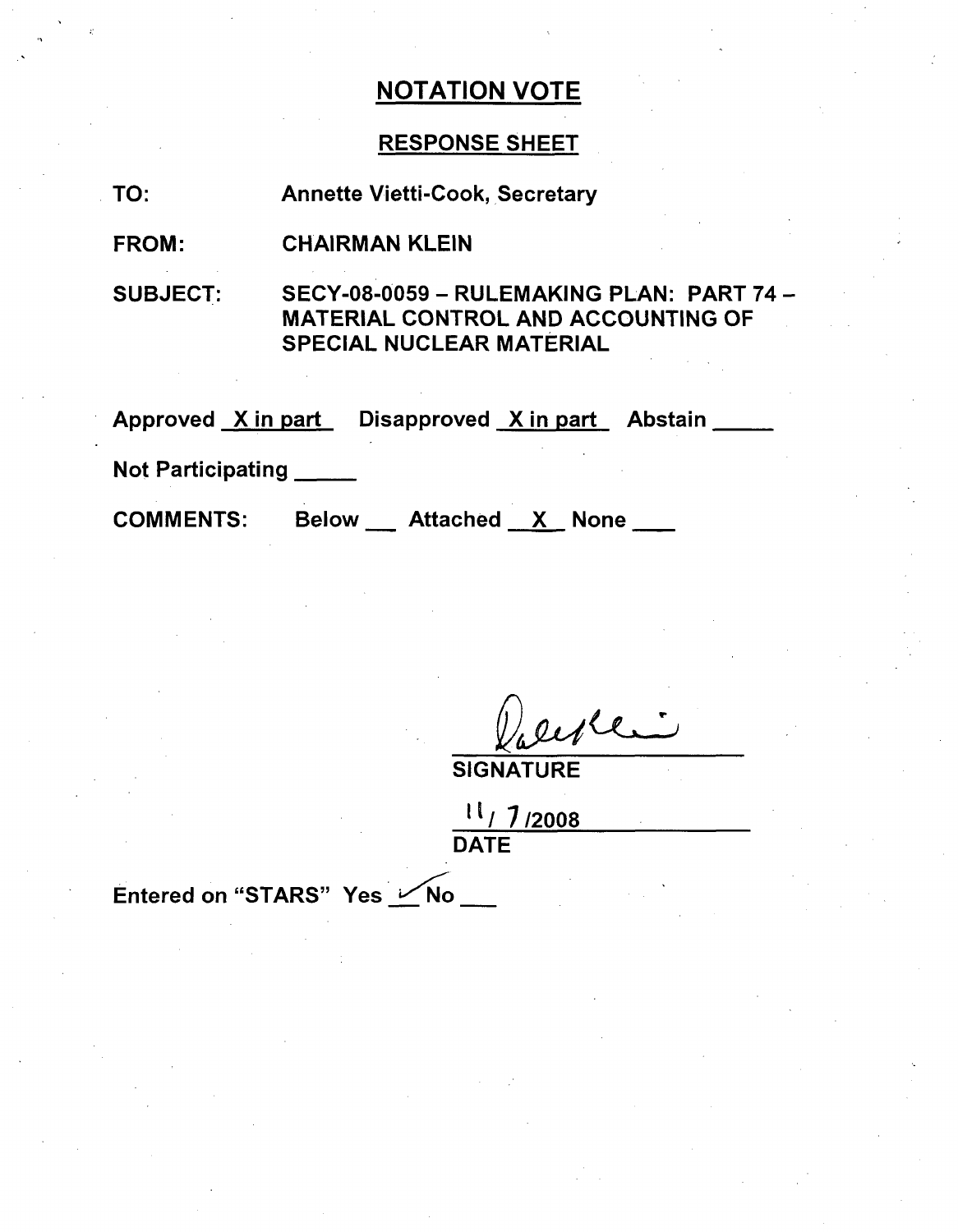#### Chairman Klein's Comments on **SECY-08-0059,** Rulemaking Plan: Part 74 -- Proposed Changes to the Material Control and Accounting of Special Nuclear Material

**I** approve in part, and disapprove in part, the staff's proposed changes to the NRC material control and accounting (MC&A) program. I disapprove the staff's recommended option 1, which would create a new NRC special nuclear material (SNM) categorization table, add the requirement that licensees conduct a diversion path analysis (DPA), and revise and consolidate current MC&A requirements in 10 CFR Part 74. Instead, I approve option 4, in which the staff would undertake a rulemaking limited to revising and consolidating current MC&A regulations in 10 CFR Part 74.

In the wake of the terrorist attacks of September 11, 2001, the NRC conducted a comprehensive review of its safeguards and security programs. As a result of this review, the NRC issued orders to its licensees for new physical protection measures, but did not issue MC&A orders because the MC&A posture of NRC licensees was, and remains, adequately protective of public health and safety and common defense and security. In addition,. SECY-08- 0059 does not make a case that systemic deficiencies exist in the current regulatory framework for MC&A. It is, therefore, doubtful that imposing a new SNM categorization table and a requirement to perform DPAs on current licensees would pass muster with the backfit requirements in 10 CFR Parts 50, 70, 72, and 76. Furthermore, I am concerned that the proposed graded safeguards approach is based on a similar approach that exists in draft form at the US Department of Energy (DOE). In view of the tentative nature of the DOE effort, it would be prudent to wait until DOE's product is finalized and demonstrated to be practical and effective before using it as the model for revising NRC MC&A regulations. In summary, I believe it would not be a wise expenditure of licensee and NRC resources to pursue these requirements at this time.

The staff proposes to expand MC&A requirements to americium and neptunium. The only licensees that could potentially be affected by this requirement would be NRC and Agreement State byproduct material licensees. I believe that the additional controls that have already been imposed on these licensees, in conjunction with the interim database and the pending National Source Tracking System, are sufficient to meet the intent of MC&A programs.

Looking to the future, it may be necessary to include americium and neptunium in the MC&A programs for potential future spent fuel reprocessing facilities. As noted in SECY-08-0134, "Regulatory Structure for Spent Fuel Reprocessing," Parts 73 and 74 will need to be revised to include appropriate requirements for reprocessing facilities. The staff should integrate the MC&A proposals presented in SECY-08-0059 into the effort to develop the regulatory framework for reprocessing facilities. In doing so, the staff may consider incorporating a new SNM table and a DPA requirement, in addition to including americium and neptunium in the MC&A programs for these facilities.

<u>leg (e. 11/7/2008</u>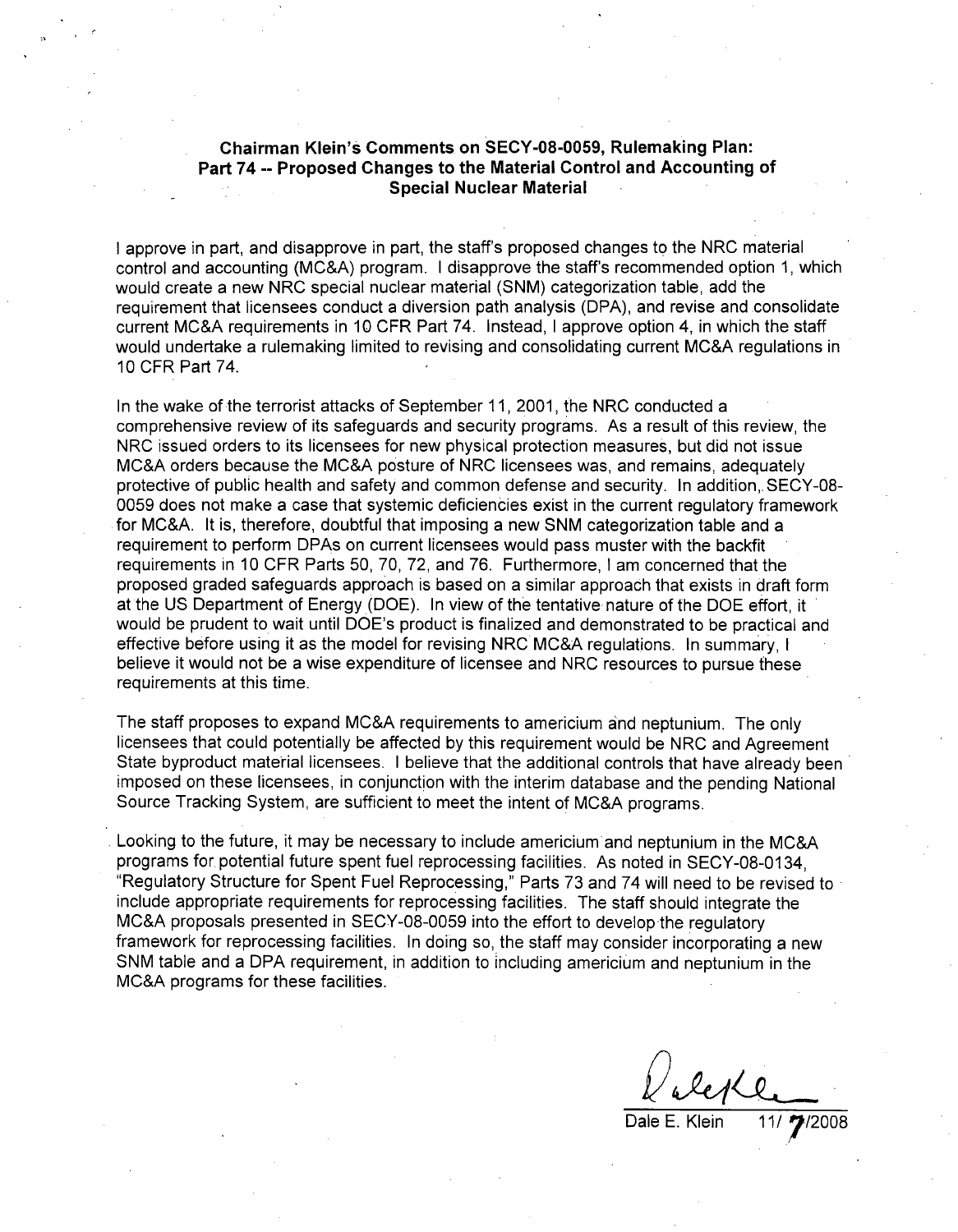# RESPONSE SHEET

| TO:                                | <b>Annette Vietti-Cook, Secretary</b>                                                                                        |
|------------------------------------|------------------------------------------------------------------------------------------------------------------------------|
| <b>FROM:</b>                       | <b>COMMISSIONER JACZKO</b>                                                                                                   |
| <b>SUBJECT:</b>                    | SECY-08-0059 - RULEMAKING PLAN:<br>PART 74 – MATERIAL CONTROL AND<br><b>ACCOUNTING OF SPECIAL NUCLEAR</b><br><b>MATERIAL</b> |
| Approved $\overline{\mathsf{X}}$ . | Disapproved Y Abstain                                                                                                        |
|                                    |                                                                                                                              |

Not Participating **\_**

COMMENTS: Below \_\_\_\_ Attached  $\searrow$  None \_\_\_

> $\frac{1}{\sqrt{1-\frac{1}{\sqrt{1-\frac{1}{\sqrt{1-\frac{1}{\sqrt{1-\frac{1}{\sqrt{1-\frac{1}{\sqrt{1-\frac{1}{\sqrt{1-\frac{1}{\sqrt{1-\frac{1}{\sqrt{1-\frac{1}{\sqrt{1-\frac{1}{\sqrt{1-\frac{1}{\sqrt{1-\frac{1}{\sqrt{1-\frac{1}{\sqrt{1-\frac{1}{\sqrt{1-\frac{1}{\sqrt{1-\frac{1}{\sqrt{1-\frac{1}{\sqrt{1-\frac{1}{\sqrt{1-\frac{1}{\sqrt{1-\frac{1}{\sqrt{1-\frac{1}{\sqrt{1-\frac{1}{\sqrt{1-\frac{1}{\sqrt{1-\frac{1$ **DATE**

Entered on "STARS" Yes X No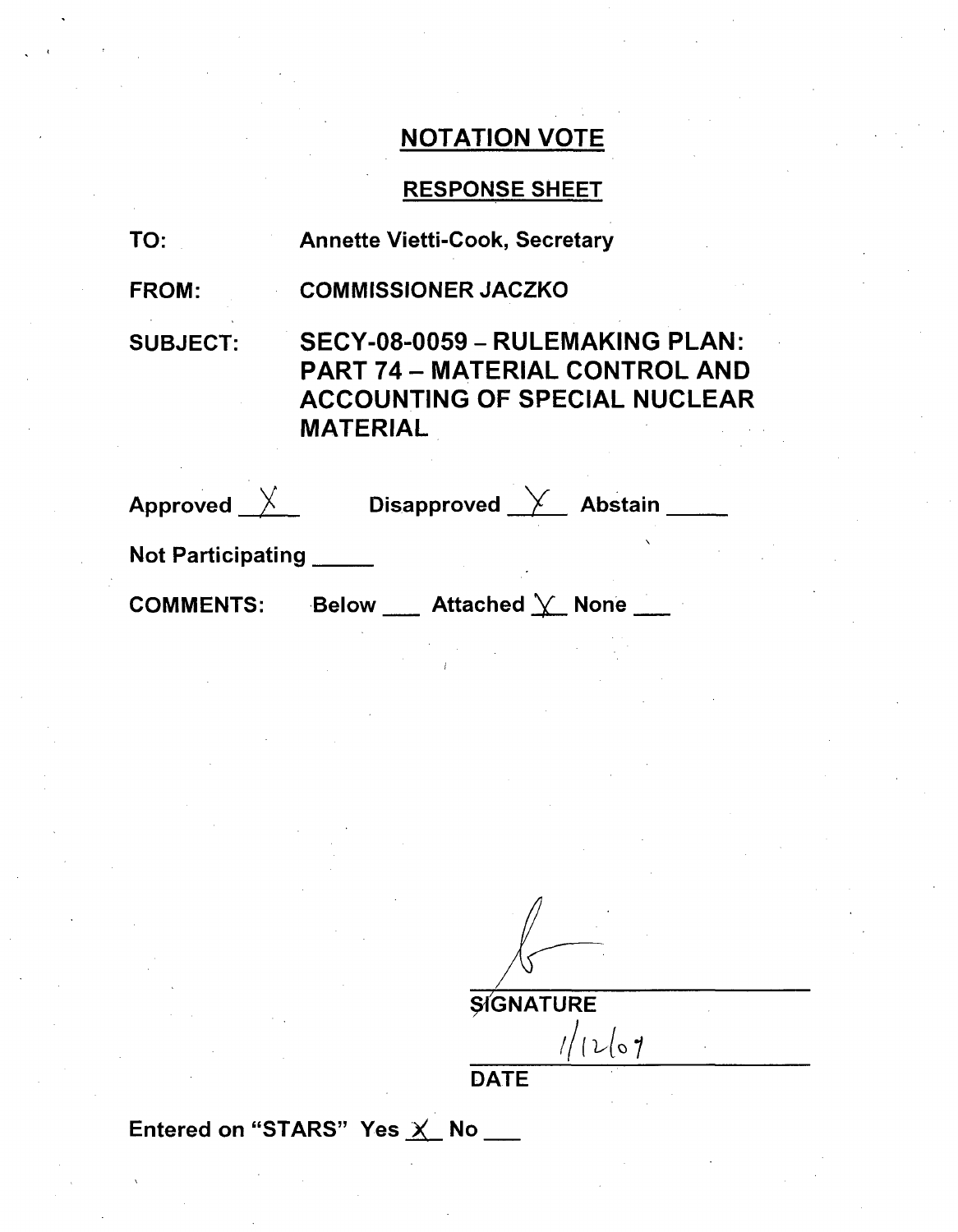#### Commissioner Jaczko's Comments on **SECY-08-0059** Rulemaking Plan: Part 74 - Material Control and Accounting of Special Nuclear Material

I approve in part and disapprove in part the staff's recommendation to develop a proposed rule to further risk-inform the agency's material control and accounting (MC&A) regulations based upon Option 1 of this paper. The staff provided the Commission with six options for enhancing the current MC&A requirements. Option 1 would improve the agency's MC&A requirements by (i) revising the special nuclear material (SNM) categorization values; (ii) strengthening the ability to detect insider threats through the analysis of potential diversion paths; and (iii) consolidation of all MC&A regulatory requirements in 10 *Code of Federal Regulations* Part 74.

In the past few years the staff has stayed in close communication with the Department of Energy (DOE) as they revised their safeguards approach for special nuclear material (SNM). The staff and representatives from the DOE have also briefed the Commission on its graded safeguards approach and on the Government Accountability Office's classified audit concerning the differences in protection strategies between the DOE and the Nuclear Regulatory Commission (NRC) for SNM.

As a result of the many studies conducted by the DOE, the department will be expanding its categorization beyond SNM to include americium (Am) and neptunium (Np) because these materials can be used in a nuclear explosive device. I understand that the DOE has determined, for its operational purposes, that they will need to protect significant quantities of Am and Np and that they will be reporting the material balances to the Nuclear Materials Management and Safeguards System (NMMSS). Based upon this paper, the staff is recommending that NRC and Agreement State materials licensees who possess Am and Np be required to have an MC&A program and report its material holdings, transfers and receipts to the NMMSS.

From reading the supplementary memorandum provided by NRC staff supporting the need for enhanced categorization, staff believes that licensees' "material holdings of americium and neptunium are generally below thresholds requiring significantly increased measures." Thus, it is unclear to me why the agency would need to require a separate MC&A program and NMMSS reporting for Am when the material is currently protected under Increased Controls and will be accounted for in the National Source Tracking System (NSTS). I believe the NSTS provides a framework to account for byproduct material which includes Am possessed by these licensees. Currently, the NSTS does not account for neptunium; however, I believe the agency could require those licensees who possess Np to account for it within the NSTS.

I disapprove of expanding the MC&A requirements to NRC and Agreement State licensees that possess Am and Np because I am not convinced that the Commission should do so at this time. I believe this current effort should focus on facilities and operations where more robust safeguards and security programs may be required to preclude the diversion or theft of material that could be used in an improvised nuclear device (IND). Therefore, the staff should provide the Commission with a paper, including its recommendation, describing the pros and cons of using the NSTS or an MC&A program with NMMSS reporting as an organizing framework for accounting for Np and Am by this group of licensees.

I agree with the staff's assessment that better categorization of SNM is needed to incorporate "their unique physical and chemical forms and special safeguards attributes" into the NRC's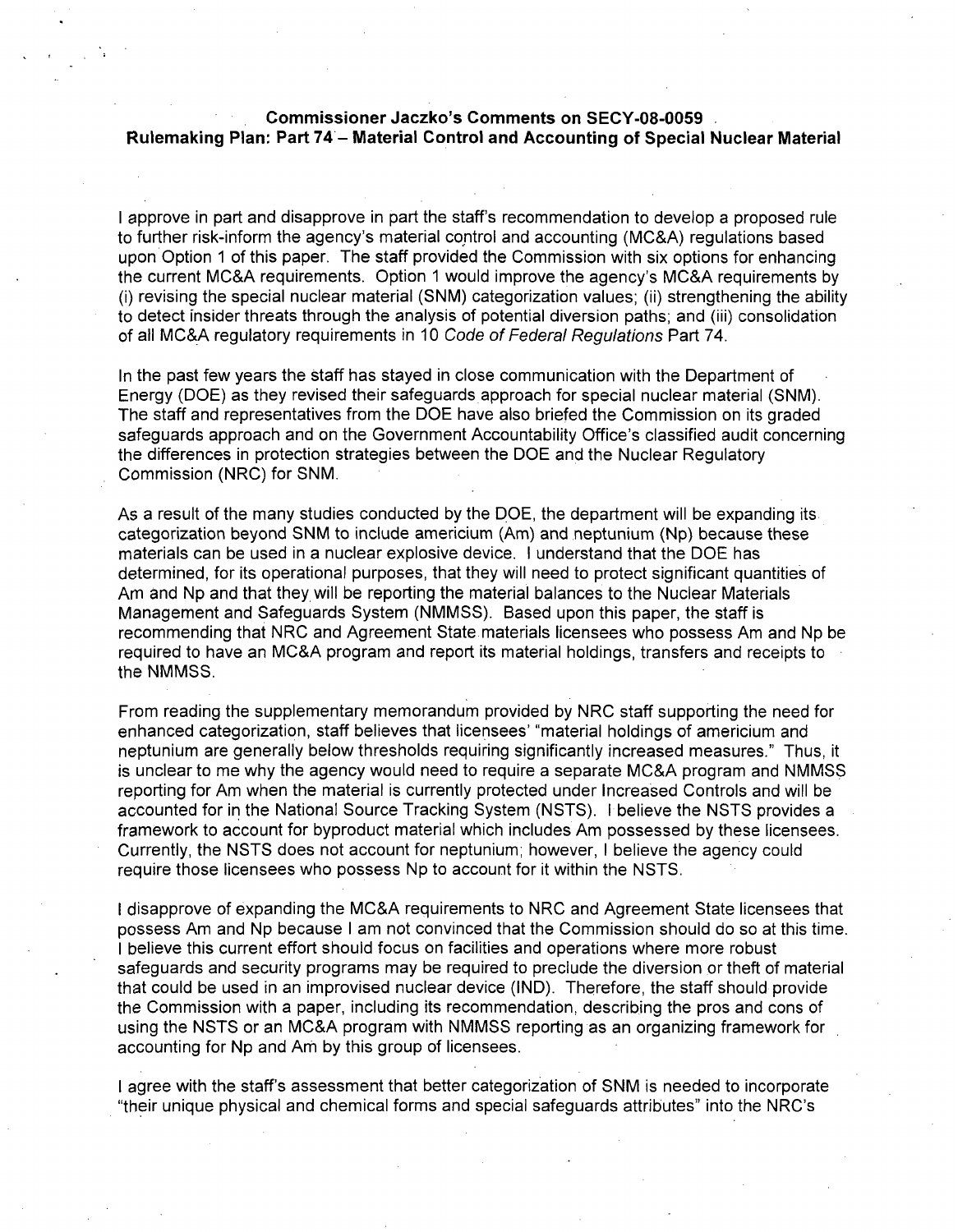MC&A regulations. I do not believe, however, that the agency should adopt the DOE's categorization table. Instead the staff should adapt the DOE's framework for categorization in a manner that specifically addresses the unique needs of the regulated community both current and future (e.g., MOX plant and reprocessing facilities). Thus, I approve of the development of a categorization table as an organizing framework to better align MC&A and physical protection requirements.

I approve of the staff's development of a more robust process for identifying system vulnerabilities to insider threats. The inclusion of additional rigor into evaluating the potential threats posed by insiders that could divert material to fashion an IND should lead to better protection of nuclear materials. I believe that the additional analysis that is conducted should not be arbitrarily limited, but should be applied in a risk-informed manner across the range of materials and facilities consist with the newly developed categorization table.

Lastly, I support the staff's efforts to further consolidate the MC&A requirements into 10 CFR Part 74. The proposed rule provided to the Commission should include both the aforementioned changes and the newly consolidated sections from the relevant parts of the agency's regulations.

egory B. Jaczko

ک 17 کا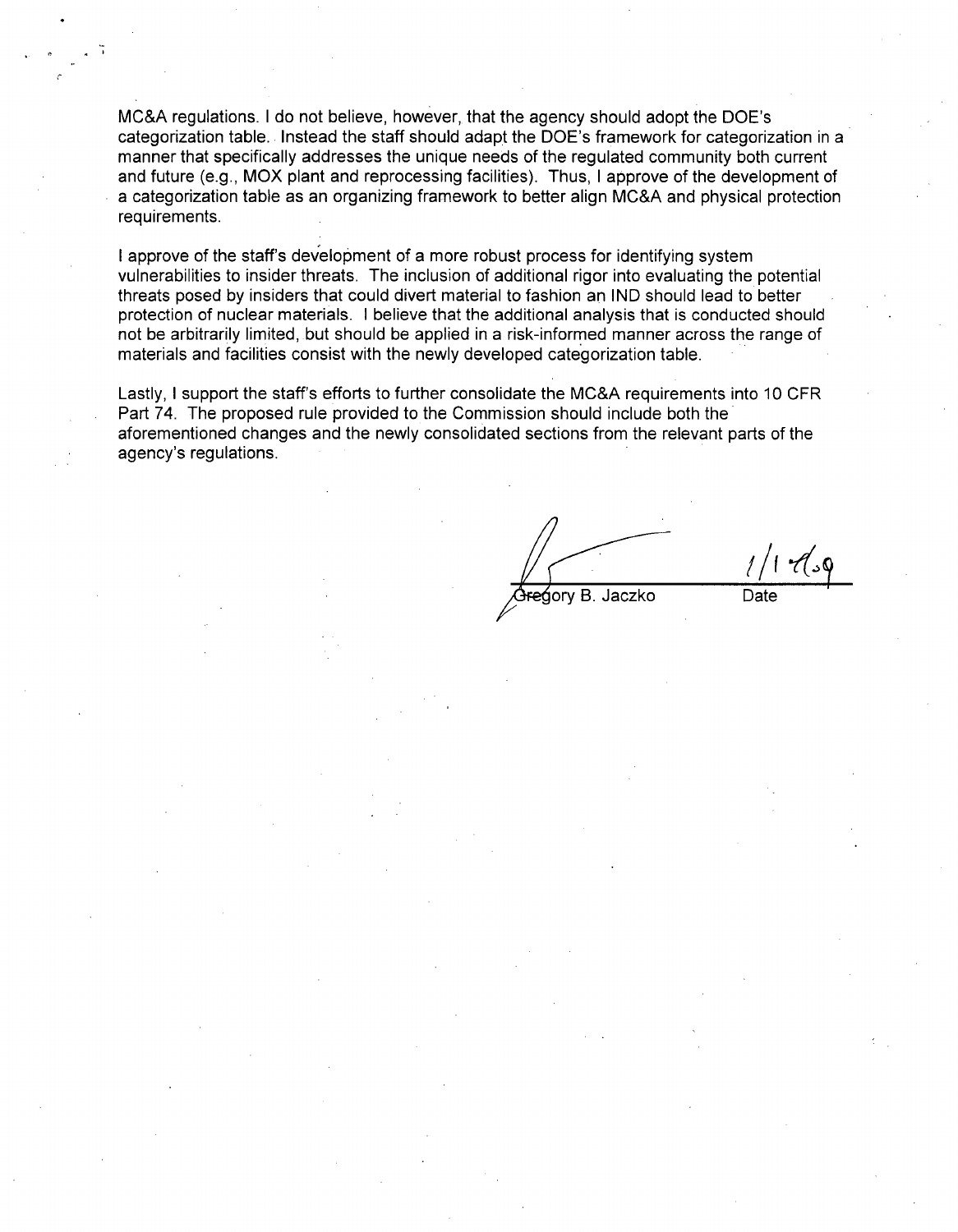# RESPONSE SHEET

| TO: | <b>Annette Vietti-Cook, Secretary</b> |  |
|-----|---------------------------------------|--|
|     |                                       |  |

FROM: COMMISSIONER LYONS

SUBJECT:

SECY-08-0059- RULEMAKING PLAN: PART 74 - MATERIAL CONTROL AND ACCOUNTING OF SPECIAL NUCLEAR MATERIAL

Approved <u>X Disapproved X Abstain</u>

Not Participating **\_**

COMMENTS: Below \_\_ Attached X None

<u>Pet</u> on€ **SIGNATURF** 

**//(3** */6 r*  $\mathsf{DATE}$ 

Entered on "STARS" Yes  $\sqrt{ }$  No  $_{--}$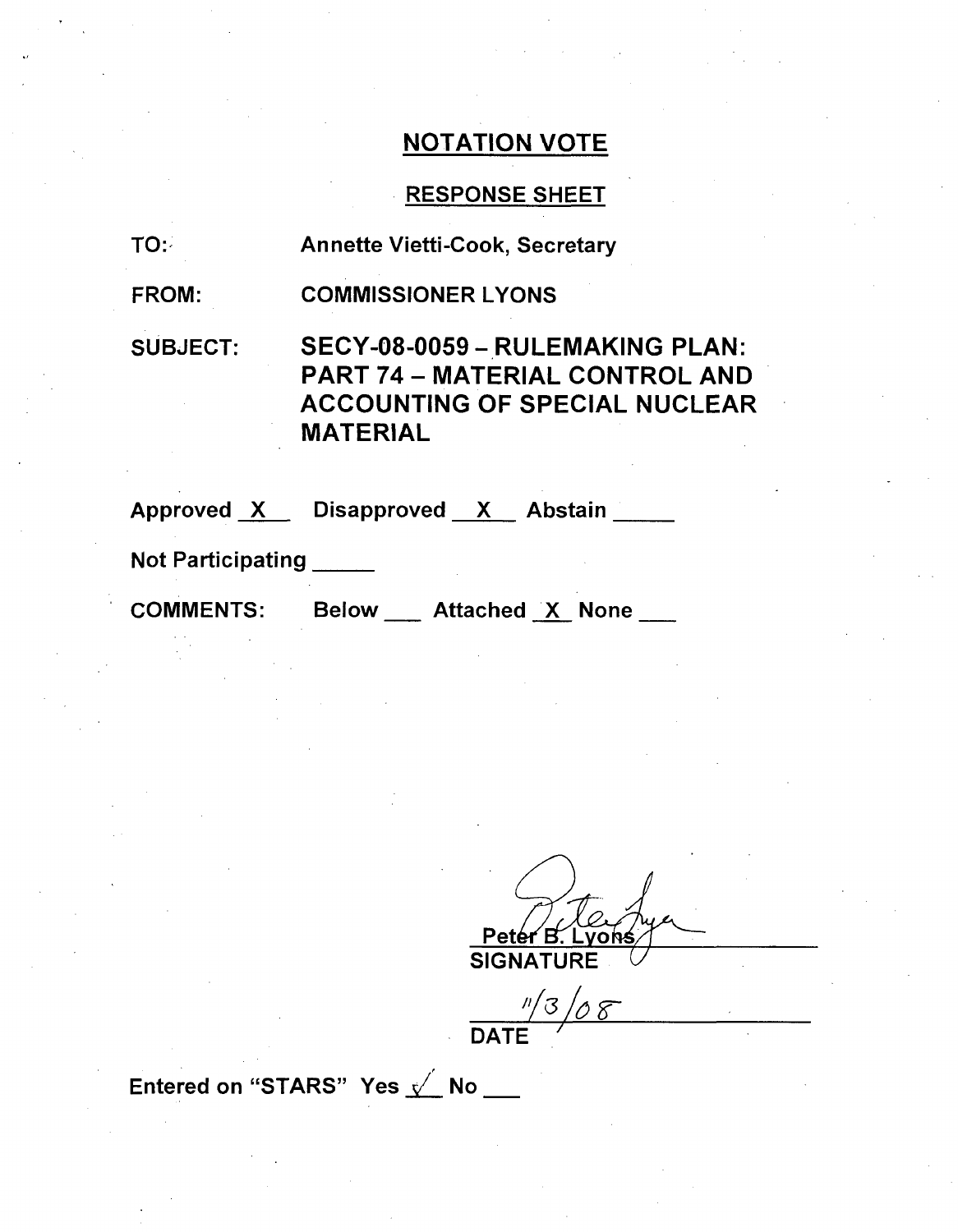#### Commissioner Lyons' Comments on **SECY-08-0059**

I approve in part and disapprove in part staffs recommended Option 1, which would create a. new NRC SNM categorization table and a DPA requirement and revise and consolidate current MC&A requirements into 10 CFR Part 74. My comments on this paper were also informed by the September 15, 2008, supplement to the SECY paper. I appreciate staff efforts to inform this paper with the specifications in the November 18, 2005, Staff Requirements Memorandum for SECY-05-0143. I approve the staff proceeding to consolidate current MC&A requirements from 10 CFR Part 72 to 10 CFR Part 74, add general performance objectives to Part 74, remove some exemptions, add additional requirements for Categories **1, 11,** and **III** facilities, and make other miscellaneous changes as discussed in staff's Option 4.

Consistent with past Commission direction, I do not approve adding americium and neptunium to the MC&A requirements at this time. Staff has indicated that no NRC or Agreement State licensee currently processes the quantity of these byproduct materials that could be used in a nuclear explosive device. As a result, the papers did not provide sufficient new justification to change past Commission direction on this issue. However, I support staff's considering americium and neptunium MC&A requirements as part of its efforts to develop a regulatory structure for reprocessing facilities or other new technologies that might generate much larger quantities of these byproduct materials. My support is contingent upon staff's working with the Executive Branch to address the consequences of imposing any new requirements on existing treaties and the international community.

I also support requiring Category I fuel fabrication facilities to undertake a Diversion Pathway Analysis as part of their detection and response program but do not support enrichment facilities undertaking this analysis. In my view, the types and quantities at domestic enrichment facilities simple do not justify this requirement.

DOE's existing categorization table is undergoing revision. Once this.is complete, DOE will develop a revised categorization table and an implementation plan and then obtain operational experience starting sometime in 2009. Since DOE's application of its categorization table is a work in progress, there does not appear to be a compelling reason to support a regulatory overhaul to create a new SNM categorization table that would be informed by a DOE categorization table, which is undergoing some reexamination and revision. However, I may support the use of such a table once finalized, and if DOE demonstrates that the approach is credible. After DOE has gained some operational experience, staff should provide a Commission paper that describes DOE's program and implementation successes and hurdles. At that time, the paper should provide a staff recommendation on application of such a table to both current and potential new facilities.

Lastly, I believe that there are valid reasons for NRC's and DOE's security and MC&A programs to diverge, and I support staff continuing its efforts to share information with DOE on this important issue.

Peter B. Lwóns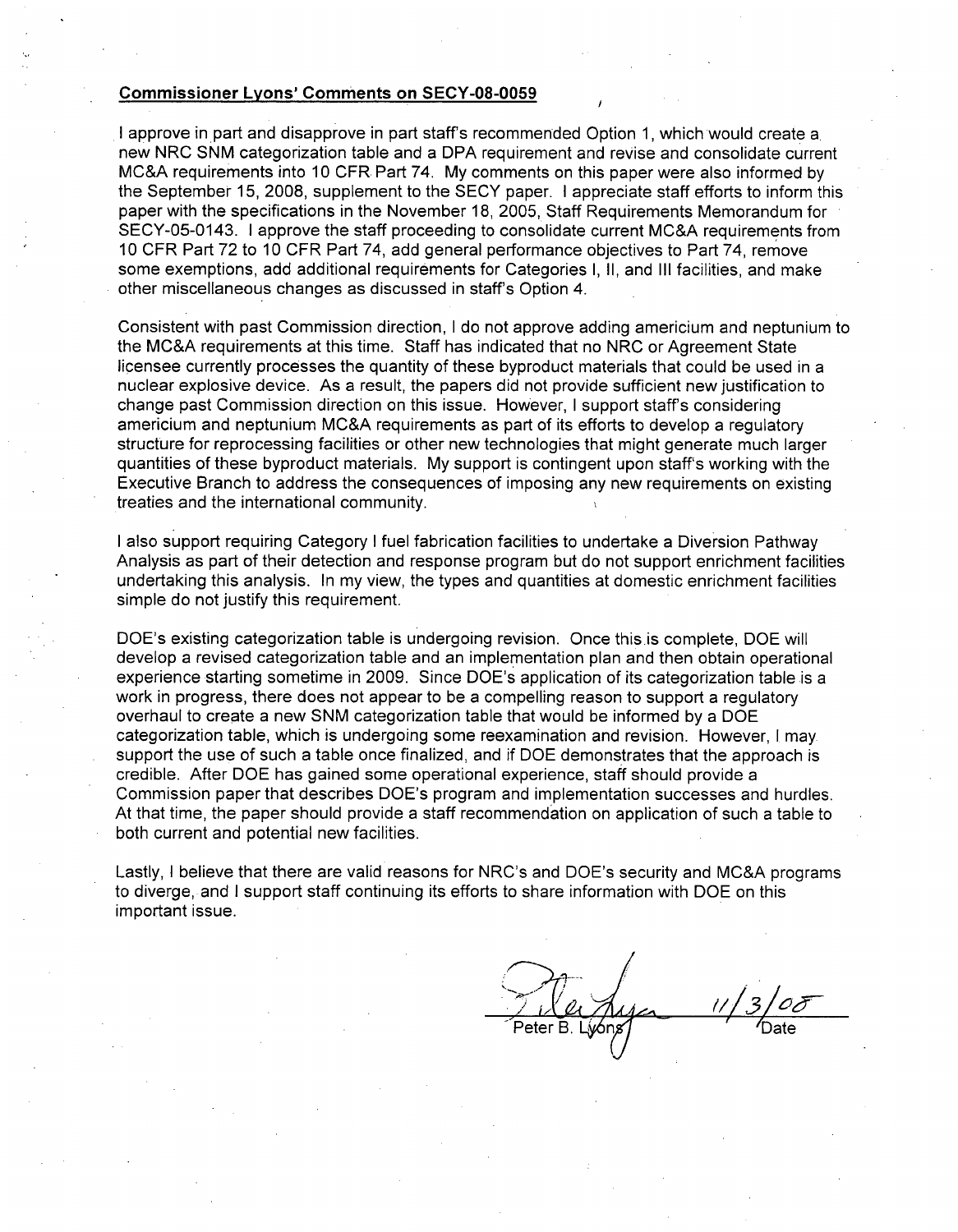## RESPONSE SHEET

TO: Annette Vietti-Cook, Secretary

FROM: COMMISSIONER SVINICKI

SUBJECT: SECY-08-0059 **-** RULEMAKING PLAN: PART 74- MATERIAL CONTROL AND ACCOUNTING OF SPECIAL NUCLEAR MATERIAL

Approved XX In part Disapproved XX In part Abstain

Not Participating

COMMENTS: Below Attached XX None

**NATURE** 

*01174109* **DATE** 

Entered on "STARS" Yes  $\sqrt{}$  No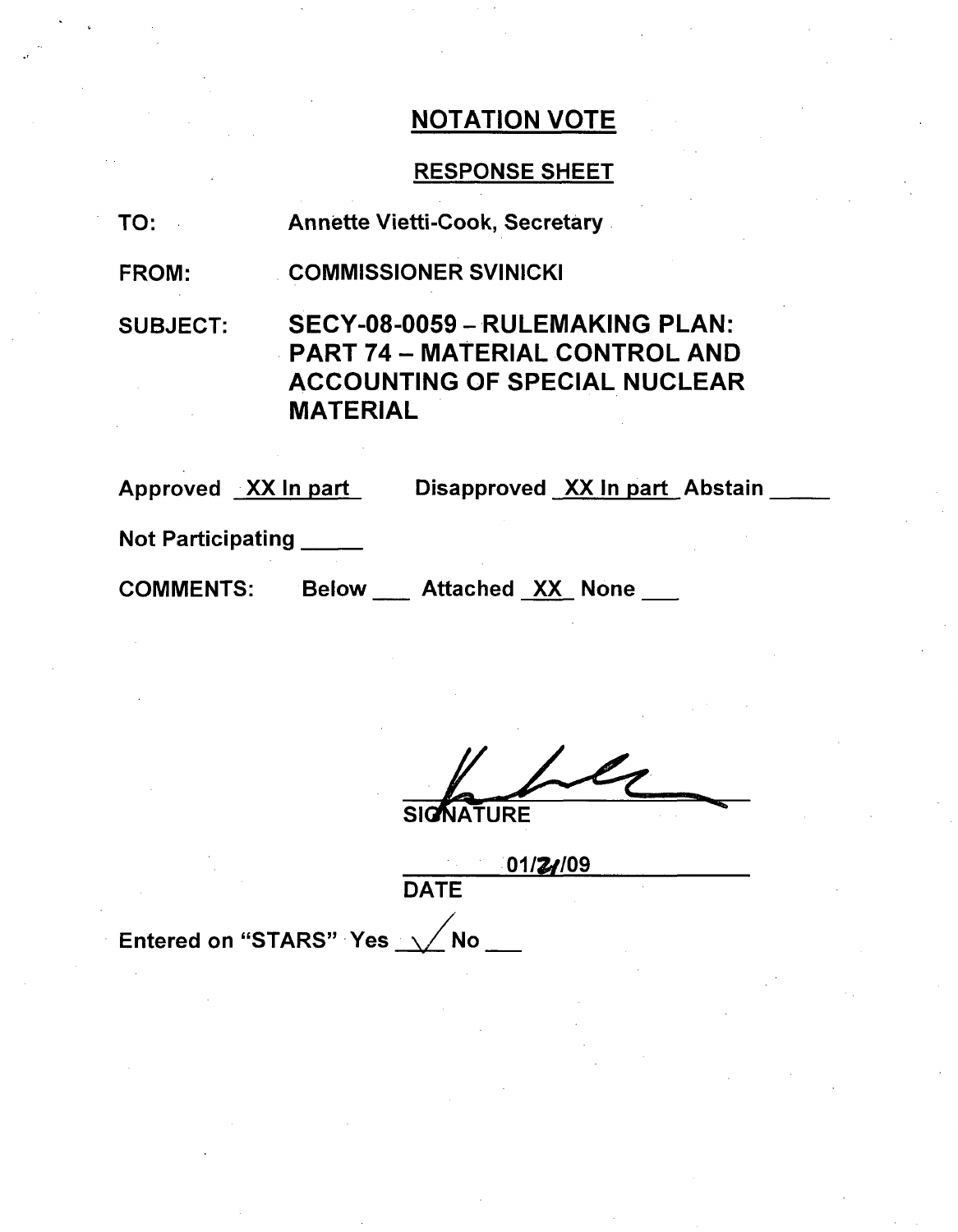#### Commissioner Svinicki's Comments on **SECY-08-0059** Rulemaking Plan: Part 74 - Material Control and Accounting of Special Nuclear Material

I approve in part and disapprove in part, the staff's proposed rulemaking plan for changes to 10 CFR Part 74, Material Control and Accounting (MC&A) of Special Nuclear Material. Specifically, I approve Option 4, but with exceptions, and disapprove the staff's recommended Option 1. In addition to the SECY paper itself, my views were informed by the staff's 15 September 2008 supplement to the paper (memo to the Commission from R. Zimmerman, "Attractiveness Approach to Categorization of Special Nuclear Material") and by a review of SECY-05-0143 and its resultant SRM which provided Commission direction to the staff for the development of this rulemaking plan. I find that – although the staff is attempting to follow Commission policy to make NRC regulations as risk-informed as possible -- staff's recommended Option 1 has departed in certain material aspects from the Commission direction provided in the previous SRM and this is, I suspect, why there is a continued lack of Commission support for many elements of staff's recommendation. My specific views follow.

I disapprove the adoption of a new categorization table. Recognizing that staff's intention here is both to inform current regulations with greater risk insights and also to conform NRC's regulations to certain U.S. Department of Energy orders and directives, staff also acknowledges that this undertaking may or may not result in any increase in safety and security at current NRC licensees and will most certainly require considerable effort on the part of both NRC and licensees to develop and implement. In the absence of better justification, I do not support initiating this effort.

I also disapprove the requirement for a new "diversion path analysis." The previous Commission SRM direction stated that "if the staff recommends requiring a Diversion Path Analysis (DPA), sufficient detail about the methodology for actually conducting the analysis should be provided in the rulemaking plan so that the Commission can make an informed decision." Based on SECY-08-0059 and its enclosure (the rulemaking plan), I do not find sufficient justification for the new requirement nor am I persuaded that the current licensing basis for existing facilities – which requires analysis of potential material diversion – is inadequate.

Finally, I disapprove expanding the MC&A requirements beyond special nuclear material. I note that the Commission's prior SRM unambiguously stated, "[t]he rulemaking plan should not include provisions to expand the scope of the NRC's MC&A program beyond special nuclear material." I support the prior Commission's view and do not support adding MC&A requirements for americium and neptunium. Staff has not demonstrated the merits of this step for current licensees and if such steps are believed to be appropriate for future applicants, such as fuel recycling facilities, this issue can be .addressed in the future regulatory updates for such facilities or as part of the regulatory gap analysis for fuel recycling facilities already underway.

2